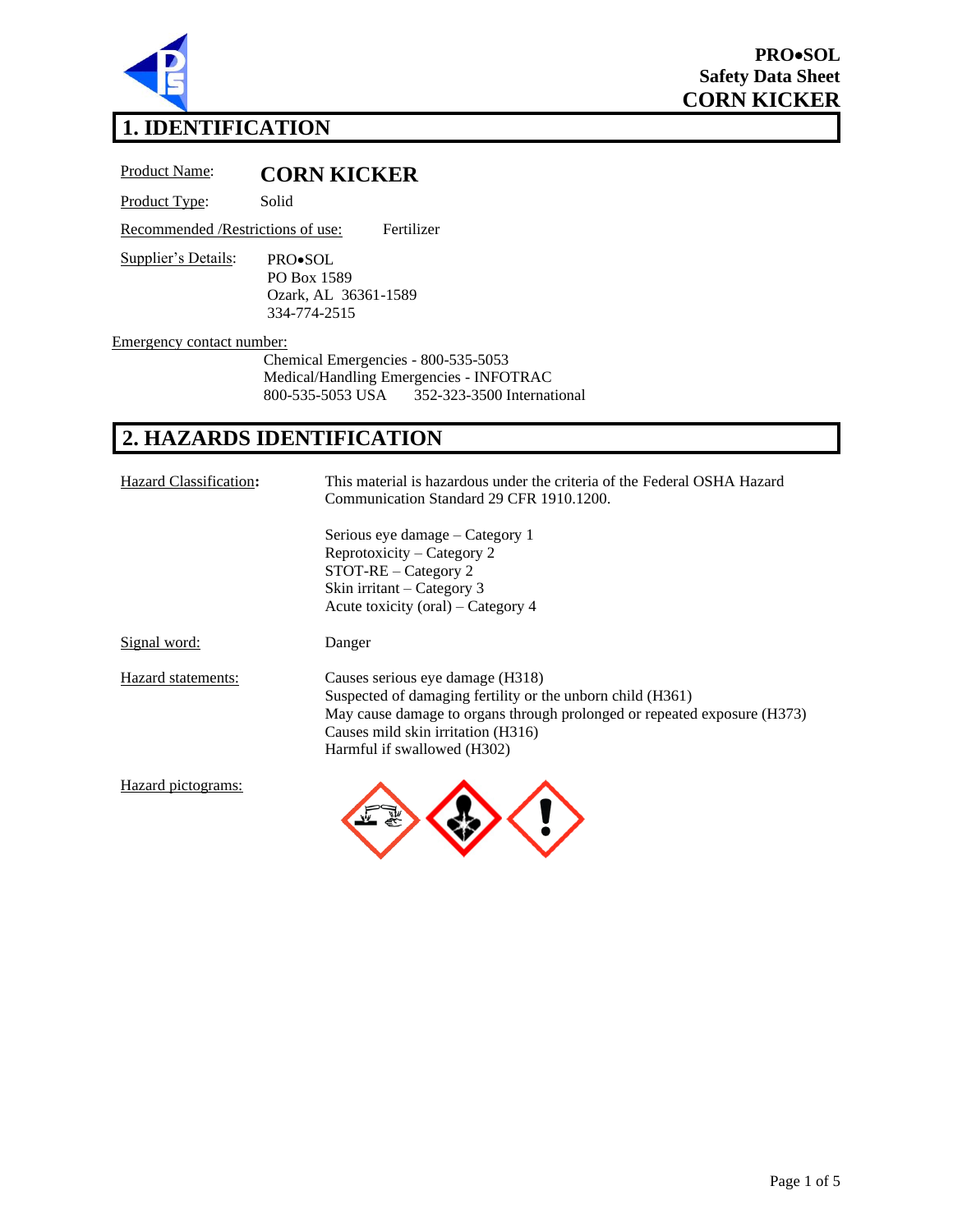

| Œ                                                     | $_{\rm{outoy}}$ Dum $_{\rm{out}}$<br><b>CORN KICKI</b>                                                                                                                                                                                                                                                                                                                                          |
|-------------------------------------------------------|-------------------------------------------------------------------------------------------------------------------------------------------------------------------------------------------------------------------------------------------------------------------------------------------------------------------------------------------------------------------------------------------------|
| <b>Precautionary statements:</b>                      |                                                                                                                                                                                                                                                                                                                                                                                                 |
| Prevention                                            | Keep out of reach of children.<br>Obtain special instructions before use.<br>Do not handle until all safety precautions have been read and understood.<br>Do not breathe dust/ fume/ gas/ mist/ vapours/ spray.<br>Wash skin thoroughly after handling.<br>Do not eat, drink, or smoke when using product.<br>Wear protective gloves/ protective clothing/ eye protection/ face protection.     |
| Response                                              | IF exposed or concerned or feel unwell: Get medical advice.<br>IF IN EYES: Rinse cautiously with water for several minutes. Remove contact<br>lenses, if present and easy to do. Continue rinsing. Immediately call a doctor.<br>IF exposed or concerned: Get medical advice.<br>IF SWALLOWED: Call a doctor if you feel unwell. Rinse mouth.<br>If skin irritation occurs: Get medical advice. |
| Storage                                               | Store locked up.                                                                                                                                                                                                                                                                                                                                                                                |
| Disposal                                              | Dispose of contents/container to an approved waste disposal.                                                                                                                                                                                                                                                                                                                                    |
| Other hazards:                                        | None identified.                                                                                                                                                                                                                                                                                                                                                                                |
| Other hazards not contributing to the classification: | Spill area may be slippery.                                                                                                                                                                                                                                                                                                                                                                     |
| Unknown components with acute toxicity:               | None.                                                                                                                                                                                                                                                                                                                                                                                           |

# **3. COMPOSITION/INFORMATION ON INGREDIENTS**

This product is a mixture

| Chemical name/component  | CAS#       | Concentration |
|--------------------------|------------|---------------|
| <b>Magnesium Sulfate</b> | 7487-88-9  | $>30 - 45\%$  |
| Manganese Sulfate        | 7785-87-7  | $>10 - 25\%$  |
| Sodium Borate            | 12280-03-4 | $>5 - 20\%$   |
| Zinc Sulfate             | 7733-02-0  | $>5 - 20\%$   |
| Citric Acid              | 77-92-9    | $10 - 20\%$   |
| Sodium EDTA              | $64-02-8$  | $>1 - 10\%$   |

## **4. FIRST-AID MEASURES**

Description of first aid measures:

| Eye Contact - If in eyes:  | Flush with water for 15 minutes. Call a doctor for treatment if irritation persists. |                                      |
|----------------------------|--------------------------------------------------------------------------------------|--------------------------------------|
| Skin Contact - If on skin: | Wash thoroughly with soap and water. Launder clothing before reuse.                  |                                      |
| Inhalation - If inhaled:   | Remove affected person from source of exposure. Call 911 if breathing is difficult.  |                                      |
| Ingestion - If ingested:   | Do not induce vomiting. Get medical attention. Have the product label with you when  |                                      |
|                            | calling a doctor or going for treatment.                                             |                                      |
|                            | Indication of any immediate medical attention and special treatment needed:          | No additional information available. |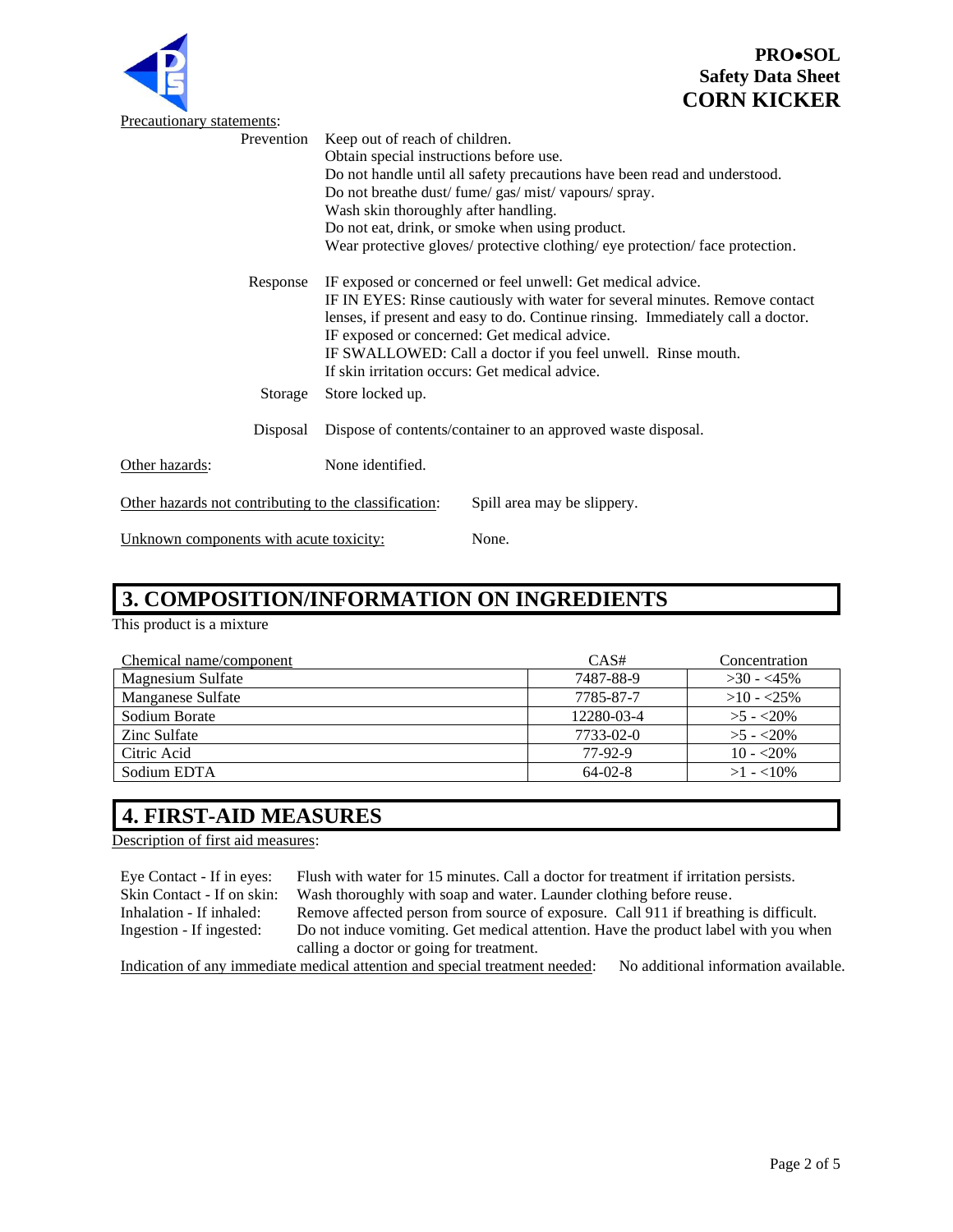

Extinguishing media: Suitable extinguishing media: Water fog, foam or spray, dry chemical, carbon dioxide, sand Unsuitable extinguishing media: None

Special hazards arising from the substance or mixture: Material is not combustible. Product packaging is not self-ignitable, but may support combustion.

Advice for firefighters:

Firefighting instructions: Use extinguishing media appropriate for the surrounding materials. Protection during Wear appropriate protective equipment and self-contained breathing apparatus (SCBA) with a full face-piece operated in positive pressure mode.

firefighting:

Other information: Do not allow run-off from fire-fighting to enter drains or water courses.

## **6. ACCIDENTAL RELEASE MEASURES**

Personal precautions, protective equipment, and emergency procedures:

Use protective equipment to prevent contact with skin and eyes or inhalation of dust. Use site specific emergency procedures if product is released. Prevent entry to sewers and public surface waters per site specific containment procedures.

#### Methods and material for containment and cleaning up:

Use mechanical means. Store material in suitable containers for recycle or disposal. Minimize dust generation.

#### **7. HANDLING AND STORAGE**

Precaution for safe handling: Avoid contact with skin and eyes. After handling, wash hands thoroughly with soap and water. Avoid generating and breathing dust. Wash before eating and drinking.

Incompatible materials: Strong alkaline or acid compounds.

Safe Storage conditions: Store in a dry, cool, and well-ventilated area. Protect from weather.

## **8. EXPOSURE CONTROL/PERSONAL PROTECTION**

| Exposure limits are listed below, if they exist: |                      |                 |                                          |
|--------------------------------------------------|----------------------|-----------------|------------------------------------------|
| Component                                        | Regulation           | Type of listing | Value/Notation                           |
| $Dust - inhalable particles$                     | <b>ACGIH</b>         | <b>TWA</b>      | $10 \text{ mg/m}^3$                      |
| $Dust$ – respirable particles                    | <b>ACGIH</b>         | TWA             | $3 \text{ mg/m}^3$                       |
| Magnesium compounds (dust)                       | <b>ACGIH</b>         | <b>TWA</b>      | $10 \text{ mg/m}^3$                      |
| Manganese compounds                              | <b>ACGIH / NIOSH</b> | <b>TWA</b>      | $0.02 \text{ mg/m}^3 / 1 \text{ mg/m}^3$ |
| Zinc compounds (dust)                            | ACGIH                | <b>TWA</b>      | $10 \text{ mg/m}^3$                      |

Engineering controls: Use adequate ventilation to prevent exposure. Personal protective measures: Hand protection: Wear suitable protective gloves to prevent direct exposure. Eye protection: Safety glasses with side shields or tight fitting goggles. Skin and body protection: Wear long sleeved clothing or other suitable clothing to prevent skin exposure. Respiratory protection: Where dust is generated and appropriate engineering controls cannot maintain acceptable levels, use appropriate respiratory protection equipment to prevent inhalation of materials. Special requirements for PPE, No specialty PPE requirements beyond those previously identified.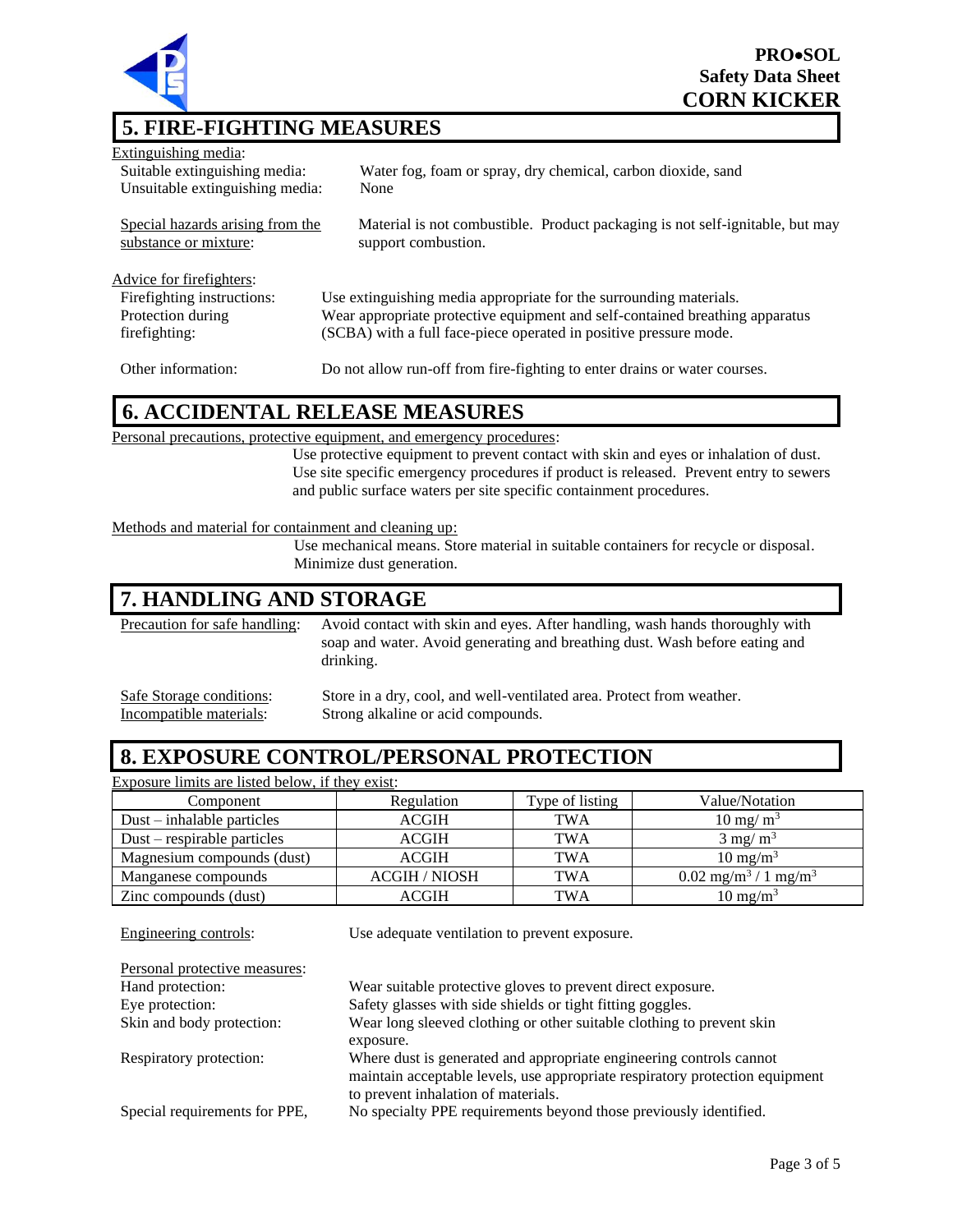

## **9. PHYSICAL AND CHEMICAL PROPERTIES**

| Physical state:              | Solid                       | Vapor pressure:        | <b>NA</b>                |
|------------------------------|-----------------------------|------------------------|--------------------------|
| Color:                       | White                       | Vapor density:         | <b>NA</b>                |
| Odor:                        | <b>Odorless</b>             | Relative density       | $62$ lbs/ft <sup>3</sup> |
| Odor threshold:              | NA.                         | Solubility:            | 100% soluble in water    |
| pH:                          | 2.5-3.0 at 5% concentration | Partition coefficient: | <b>NA</b>                |
| Melting point/freezing       | NA.                         | Auto ignition temp:    | <b>NA</b>                |
| point:                       |                             |                        |                          |
| Initial boiling point/range: | NA                          | Decomposition temp:    | <b>NA</b>                |
| Flashpoint:                  | <b>NA</b>                   | Viscosity:             | <b>NA</b>                |
| Evaporation rate:            | NA.                         |                        |                          |
| Flammability (solid gas):    | <b>NA</b>                   |                        |                          |
| Upper/lower flammability     | <b>NA</b>                   |                        |                          |
| or explosive limits:         |                             |                        |                          |

Other information: No additional information.

### **10. STABILITY AND REACTIVITY**

Reactivity: This product is stable under normal conditions of use, storage and transport.

Chemical stability: This product is stable at ambient temperatures and atmospheric pressures.

Other:

Hazardous reactions: None determined. Conditions to avoid: Avoid high temperatures. Prevent contact with moisture or incompatible materials. Incompatible materials: Strong alkaline or acid compounds. Hazardous decomposition products: Metal and sulfur fumes when excessive heat is applied.

### **11. TOXICOLOGICAL INFORMATION**

| Likely routes of exposure:                                         | Inhalation, Ingestion, Skin contact, Eye contact                                                  |                |
|--------------------------------------------------------------------|---------------------------------------------------------------------------------------------------|----------------|
| Symptoms/injuries after inhalation:                                | High concentrations of dust may irritate the throat and<br>respiratory system and cause coughing. |                |
| Symptoms/injuries after Ingestion:                                 | Harmful if swallowed.                                                                             |                |
| Symptoms/injuries after skin contact:                              | Causes mild skin irritation.                                                                      |                |
| Symptoms/injuries after eye contact:                               | Causes serious eye damage.                                                                        |                |
| Acute toxicity:                                                    | Mixture based on components' toxicity.                                                            |                |
| Reproductive toxicity:                                             | Suspected of damaging fertility or the unborn child.                                              |                |
| Specific Target Organ Toxicity-S E:                                | No relevant data found.                                                                           |                |
| Specific Target Organ Toxicity-R E:                                | May cause damage to organs through prolonged or repeated exposure.                                |                |
| Carcinogenicity:                                                   | Not classified                                                                                    |                |
| NTP (National Toxicology Program):                                 |                                                                                                   | Not classified |
| IARC (International Agency for Research on Cancer):                |                                                                                                   | Not classified |
| ACGIH (American Conference of Governmental Industrial Hygienists): |                                                                                                   | Not classified |

#### **12. ECOLOGICAL INFORMATION**

Toxicity: No testing data available. Bioaccumulative potential: No data is available. Mobility in soil: No data is available.

Persistence and degradability: No data is available on the degradability of this product.